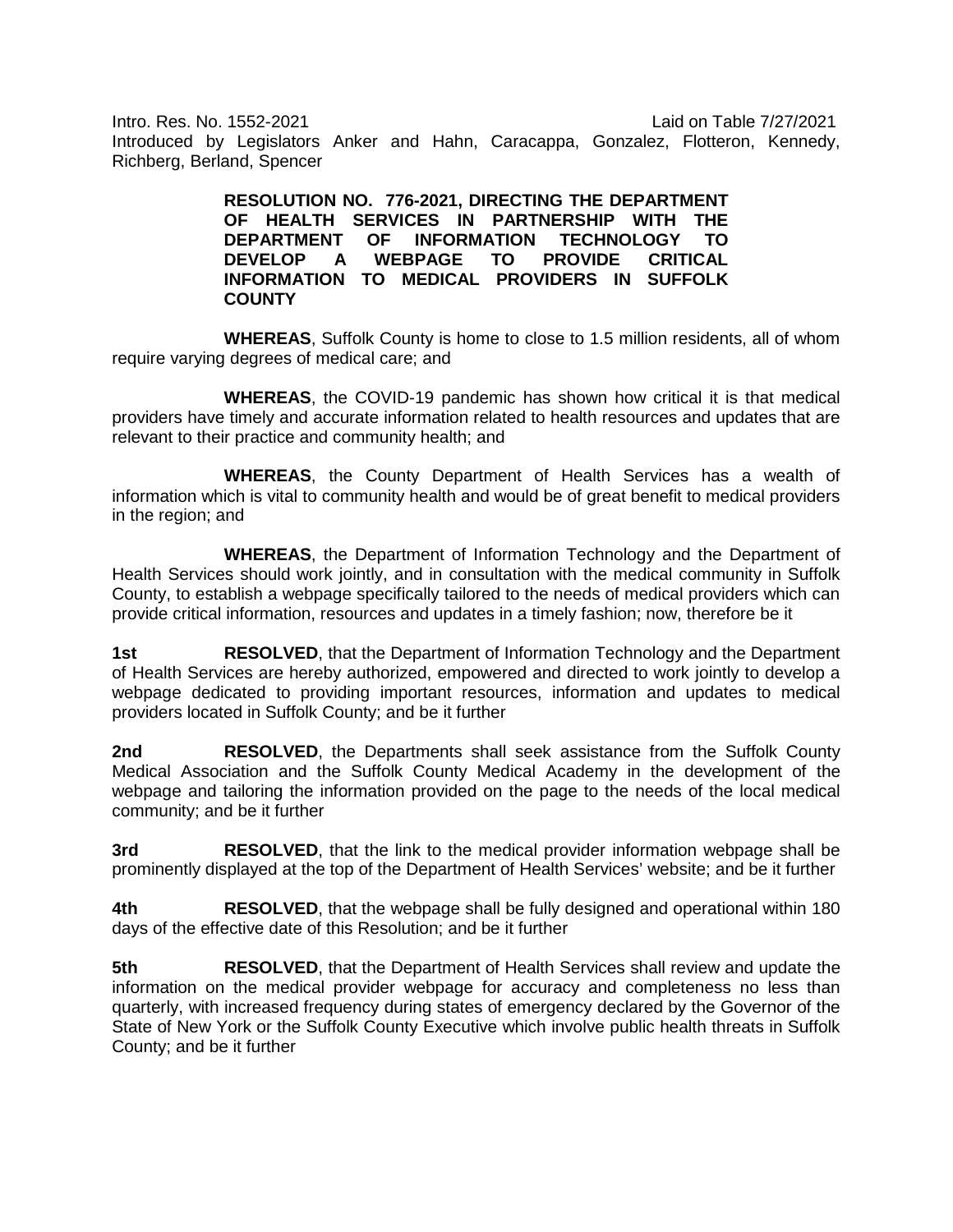**6th RESOLVED**, that this Legislature, being the State Environmental Quality Review Act (SEQRA) lead agency, hereby finds and determines that this resolution constitutes a Type II action pursuant to Section 617.5(c)(26) and (33) of Title 6 of the NEW YORK CODE OF RULES AND REGULATIONS (6 NYCRR) and within the meaning of Section 8-0109(2) of the NEW YORK ENVIRONMENTAL CONSERVATION LAW insofar as these actions constitute routine or continuing administration and management not including new programs or major reordering of priorities that may affect the environment, and the Suffolk County Council on Environmental Quality (CEQ) is hereby directed to circulate any appropriate SEQRA notices of determination of non-applicability or non-significance in accordance with this resolution.

DATED: October 5, 2021

APPROVED BY:

 /s/ Lisa Black Chief Deputy County Executive of Suffolk County

Date: October 20, 2021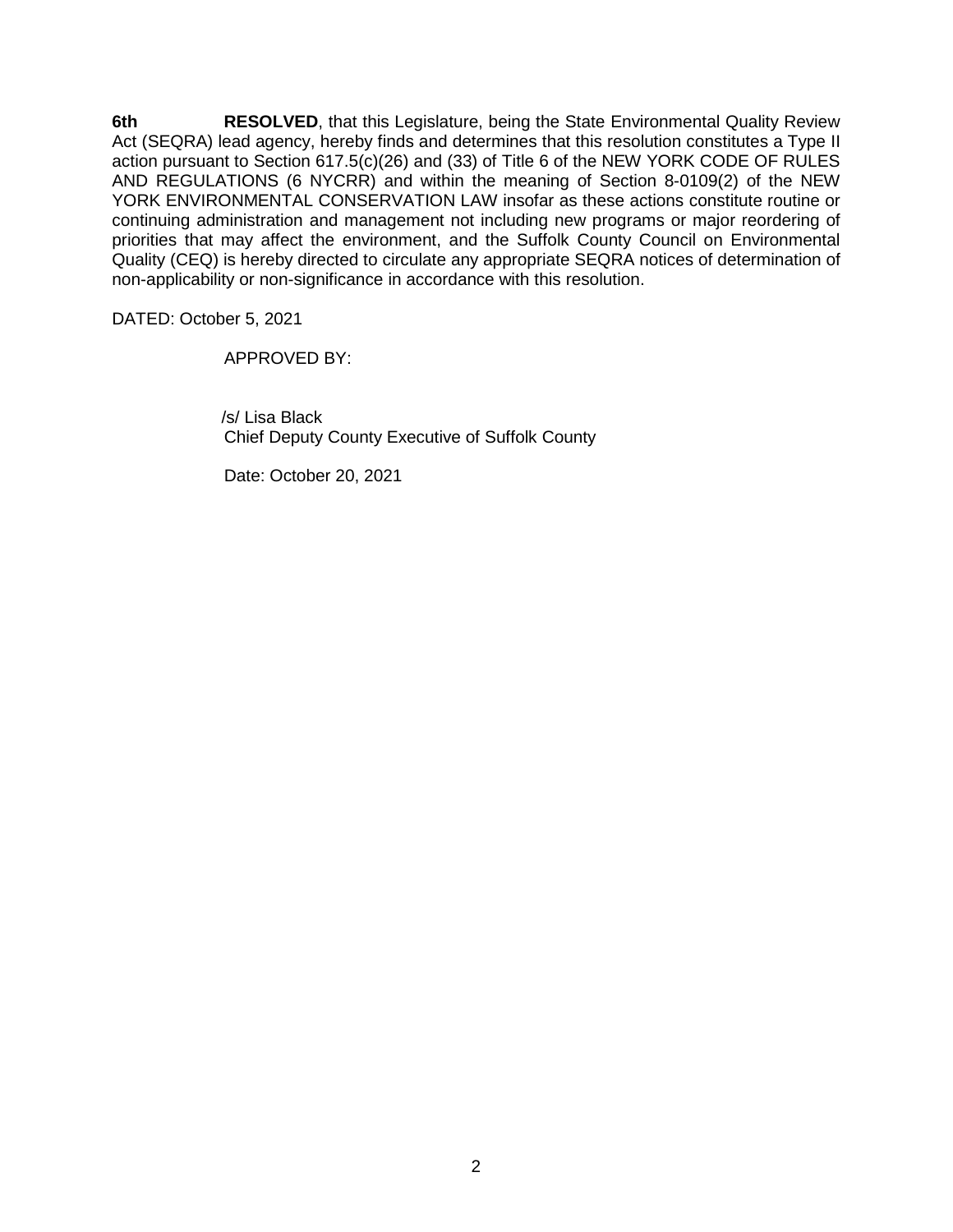Intro. Res. No. 1835-2021 Laid on Table 11/16/2021 Introduced by Legislators Anker and Hahn

> **RESOLUTION NO. 1043-2021, AMENDING RESOLUTION NO. 776-2021, DIRECTING THE DEPARTMENT OF HEALTH SERVICES IN PARTNERSHIP WITH THE DEPARTMENT OF INFORMATION TECHNOLOGY TO DEVELOP A WEBPAGE TO PROVIDE CRITICAL INFORMATION TO MEDICAL PROVIDERS IN SUFFOLK COUNTY**

**WHEREAS**, Resolution No. 776-2021 authorized the Department of Information Technology and the Department of Health Services to work jointly, and in consultation with the medical community in Suffolk County, to establish a webpage specifically tailored to the needs of medical providers which can provide critical information, resources and updates in a timely fashion; and

**WHEREAS**, it has come to the attention of this Legislature that the names of the organizations the County shall seek assistance from are incorrect and need to be corrected; now, therefore be it

**1st RESOLVED**, that the 2nd RESOLVED clause of Resolution No. 776-2021 is hereby amended as follows:

**2nd RESOLVED**, the Departments shall seek assistance from **[**the Suffolk County Medical Association**]** The Suffolk County Medical Society and **[**the Suffolk County Medical Academy**]** The Suffolk Academy of Medicine in the development of the webpage and tailoring the information provided on the page to the needs of the local medical community; and be it further

and be it further

**2nd RESOLVED**, that all other terms and conditions of Resolution No. 776-2021 shall remain in full force and effect; and be it further

**3rd RESOLVED**, that this Legislature, being the State Environmental Quality Review Act (SEQRA) lead agency, hereby finds and determines that this resolution constitutes a Type II action pursuant to Section 617.5(c)(26) and (33) of Title 6 of the NEW YORK CODE OF RULES AND REGULATIONS (6 NYCRR) and within the meaning of Section 8-0109(2) of the NEW YORK ENVIRONMENTAL CONSERVATION LAW insofar as these actions constitute routine or continuing administration and management not including new programs or major reordering of priorities that may affect the environment, and the Suffolk County Council on Environmental Quality (CEQ) is hereby directed to circulate any appropriate SEQRA notices of determination of non-applicability or non-significance in accordance with this resolution.

**[ ]** Brackets denote deletion of existing language.

\_\_\_ Underlining denotes addition of new language.